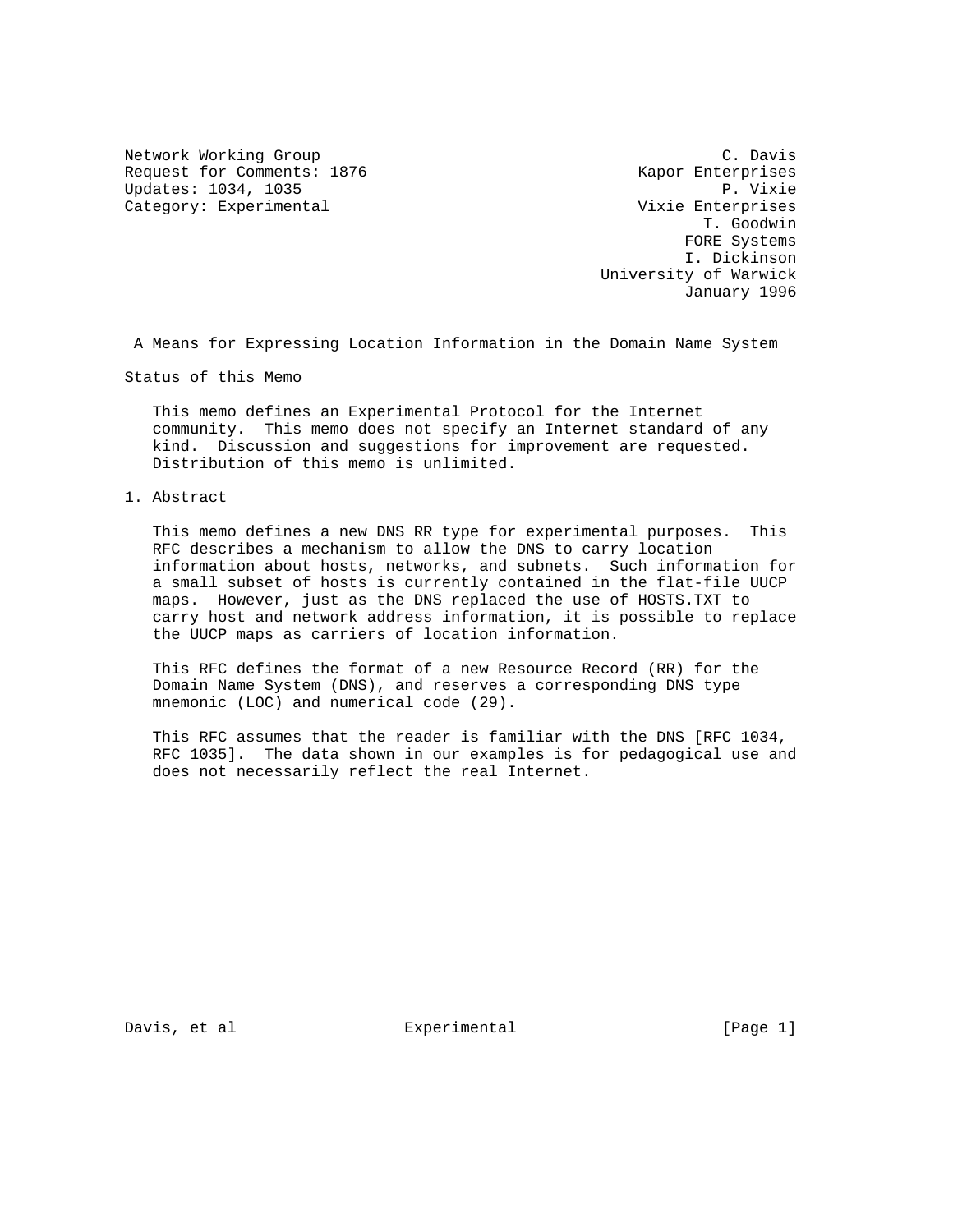# 2. RDATA Format

| <b>MSB</b>                  |                   | LSB                                |
|-----------------------------|-------------------|------------------------------------|
| $\pm$<br>0                  | VERSION           | $\,{}^+$<br>SIZE                   |
| $\div$<br>-+<br>2<br>$^{+}$ | -+--<br>HORIZ PRE | $\div$<br>+<br>-+<br>VERT PRE      |
| 4<br>$^{+}$<br>- - + -      |                   | LATITUDE<br>--+                    |
| 6                           |                   | LATITUDE                           |
| $^{+}$<br>- - + -<br>8      |                   | $+-$<br>$-+$<br>--+--<br>LONGITUDE |
| $\div$<br>10                |                   | -+--+<br>LONGITUDE                 |
| $^+$<br>12                  |                   | -+--<br>ALTITUDE                   |
| $\div$<br>$-+$<br>14        |                   | $- + -$<br>ALTITUDE                |
| $+ - - +$<br>octet          |                   | - +                                |

#### where:

- VERSION Version number of the representation. This must be zero. Implementations are required to check this field and make no assumptions about the format of unrecognized versions.
- SIZE The diameter of a sphere enclosing the described entity, in centimeters, expressed as a pair of four-bit unsigned integers, each ranging from zero to nine, with the most significant four bits representing the base and the second number representing the power of ten by which to multiply the base. This allows sizes from 0e0 (<1cm) to 9e9 (90,000km) to be expressed. This representation was chosen such that the hexadecimal representation can be read by eye; 0x15 = 1e5. Four-bit values greater than 9 are undefined, as are values with a base of zero and a non-zero exponent.

 Since 20000000m (represented by the value 0x29) is greater than the equatorial diameter of the WGS 84 ellipsoid (12756274m), it is therefore suitable for use as a "worldwide" size.

HORIZ PRE The horizontal precision of the data, in centimeters, expressed using the same representation as SIZE. This is the diameter of the horizontal "circle of error", rather

Davis, et al Experimental Experimental [Page 2]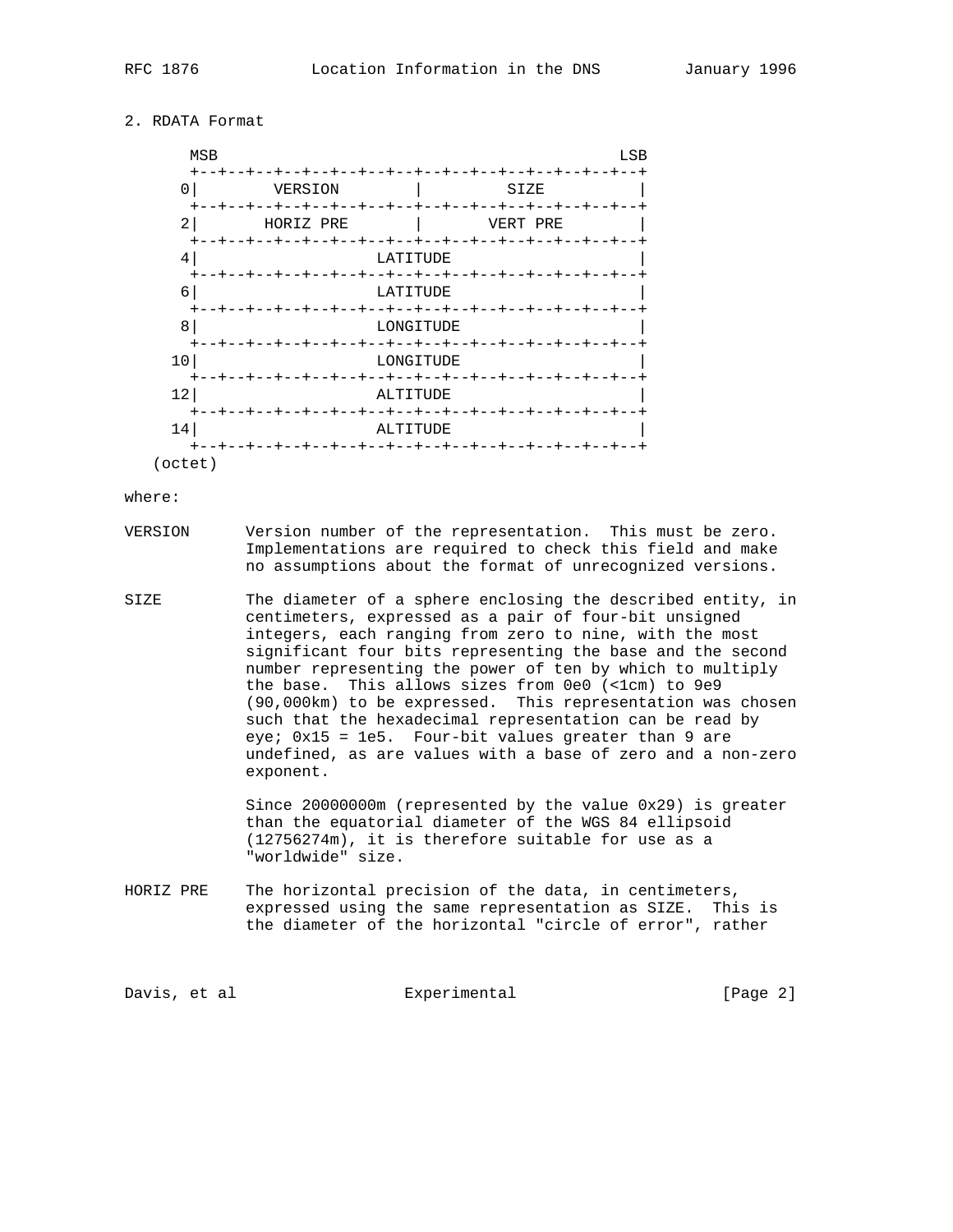than a "plus or minus" value. (This was chosen to match the interpretation of SIZE; to get a "plus or minus" value, divide by 2.)

- VERT PRE The vertical precision of the data, in centimeters, expressed using the sane representation as for SIZE. This is the total potential vertical error, rather than a "plus or minus" value. (This was chosen to match the interpretation of SIZE; to get a "plus or minus" value, divide by 2.) Note that if altitude above or below sea level is used as an approximation for altitude relative to the [WGS 84] ellipsoid, the precision value should be adjusted.
- LATITUDE The latitude of the center of the sphere described by the SIZE field, expressed as a 32-bit integer, most significant octet first (network standard byte order), in thousandths of a second of arc. 2^31 represents the equator; numbers above that are north latitude.
- LONGITUDE The longitude of the center of the sphere described by the SIZE field, expressed as a 32-bit integer, most significant octet first (network standard byte order), in thousandths of a second of arc, rounded away from the prime meridian. 2^31 represents the prime meridian; numbers above that are east longitude.
- ALTITUDE The altitude of the center of the sphere described by the SIZE field, expressed as a 32-bit integer, most significant octet first (network standard byte order), in centimeters, from a base of 100,000m below the [WGS 84] reference spheroid used by GPS (semimajor axis a=6378137.0, reciprocal flattening rf=298.257223563). Altitude above (or below) sea level may be used as an approximation of altitude relative to the the [WGS 84] spheroid, though due to the Earth's surface not being a perfect spheroid, there will be differences. (For example, the geoid (which sea level approximates) for the continental US ranges from 10 meters to 50 meters below the [WGS 84] spheroid. Adjustments to ALTITUDE and/or VERT PRE will be necessary in most cases. The Defense Mapping Agency publishes geoid height values relative to the [WGS 84] ellipsoid.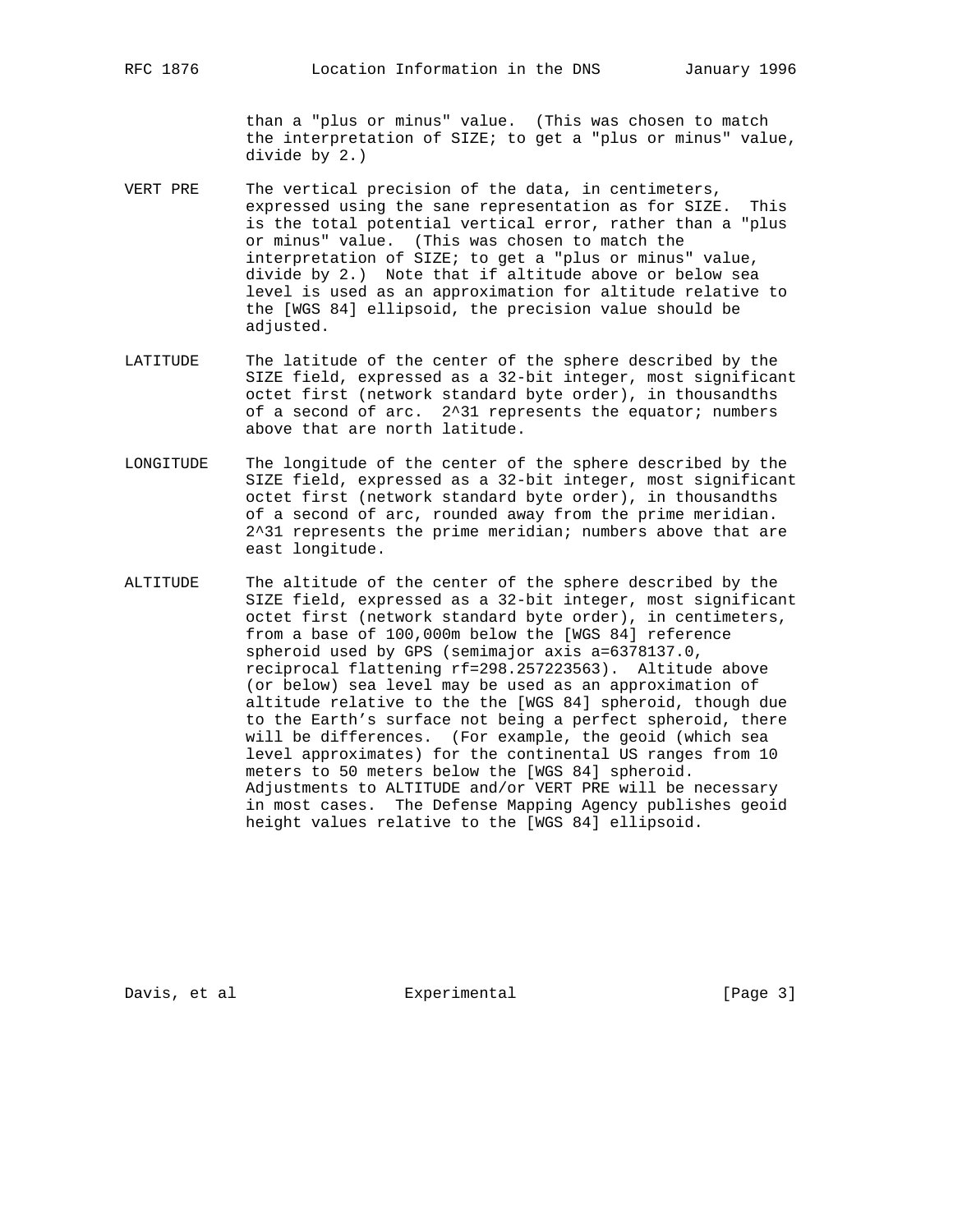3. Master File Format The LOC record is expressed in a master file in the following format: <owner> <TTL> <class> LOC ( d1 [m1 [s1]] {"N"|"S"} d2 [m2 [s2]] {"E"|"W"} alt["m"] [siz["m"] [hp["m"] [vp["m"]]]] ) (The parentheses are used for multi-line data as specified in [RFC 1035] section 5.1.) where: d1: [0 .. 90] (degrees latitude) d2: [0 .. 180] (degrees longitude) m1, m2: [0 .. 59] (minutes latitude/longitude) s1, s2: [0 .. 59.999] (seconds latitude/longitude) alt: [-100000.00 .. 42849672.95] BY .01 (altitude in meters) siz, hp, vp: [0 .. 90000000.00] (size/precision in meters) If omitted, minutes and seconds default to zero, size defaults to 1m, horizontal precision defaults to 10000m, and vertical precision defaults to 10m. These defaults are chosen to represent typical ZIP/postal code area sizes, since it is often easy to find approximate geographical location by ZIP/postal code. 4. Example Data ;;; ;;; note that these data would not all appear in one zone file ;;; ;; network LOC RR derived from ZIP data. note use of precision defaults cambridge-net.kei.com. LOC 42 21 54 N 71 06 18 W -24m 30m ;; higher-precision host LOC RR. note use of vertical precision default loiosh.kei.com. LOC 42 21 43.952 N 71 5 6.344 W -24m 1m 200m pipex.net. LOC 52 14 05 N 00 08 50 E 10m curtin.edu.au. LOC 32 7 19 S 116 2 25 E 10m rwy04L.logan-airport.boston. LOC 42 21 28.764 N 71 00 51.617 W -44m 2000m

Davis, et al  $\qquad \qquad$  Experimental  $\qquad \qquad$  [Page 4]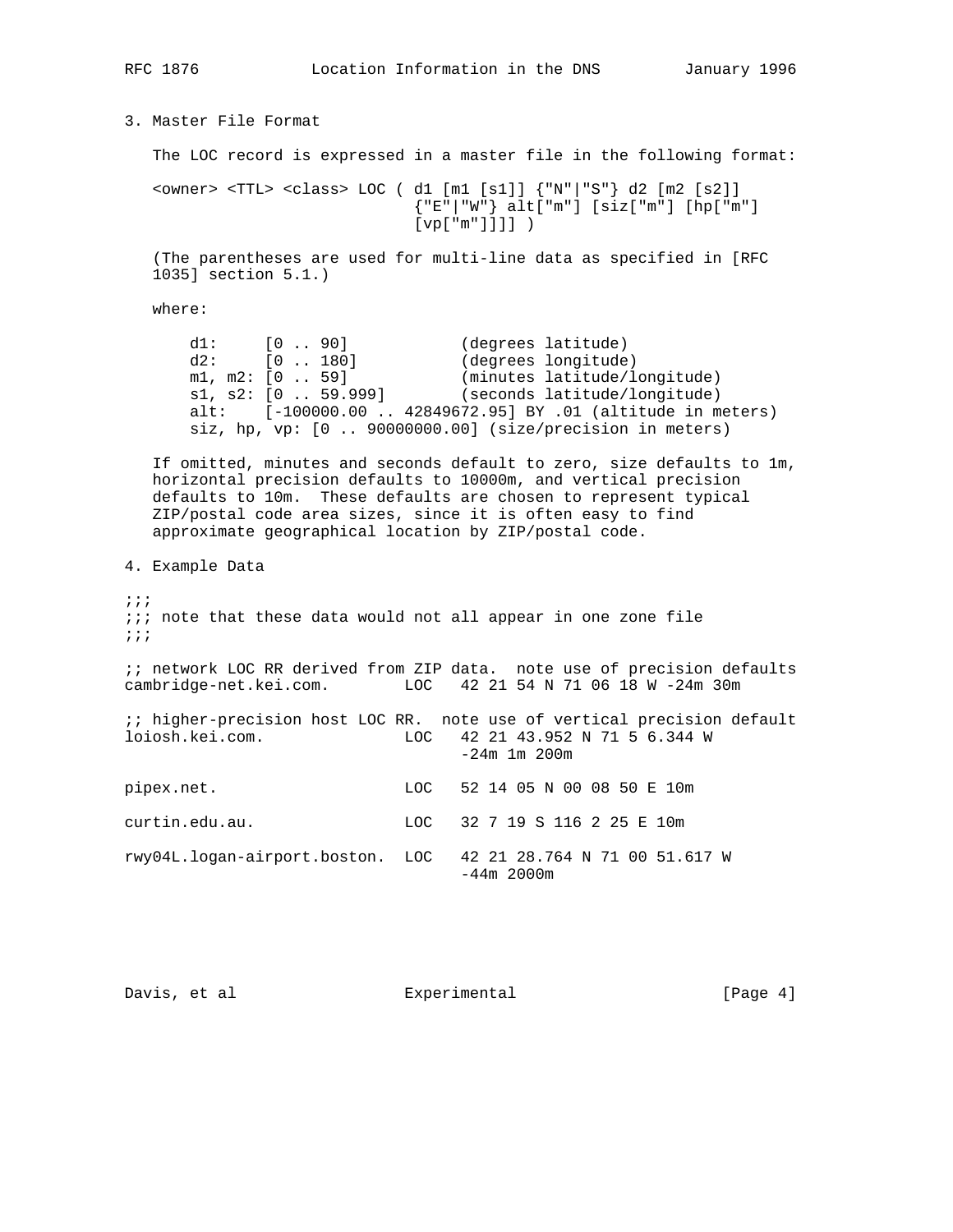## 5. Application use of the LOC RR

#### 5.1 Suggested Uses

 Some uses for the LOC RR have already been suggested, including the USENET backbone flow maps, a "visual traceroute" application showing the geographical path of an IP packet, and network management applications that could use LOC RRs to generate a map of hosts and routers being managed.

### 5.2 Search Algorithms

 This section specifies how to use the DNS to translate domain names and/or IP addresses into location information.

 If an application wishes to have a "fallback" behavior, displaying a less precise or larger area when a host does not have an associated LOC RR, it MAY support use of the algorithm in section 5.2.3, as noted in sections 5.2.1 and 5.2.2. If fallback is desired, this behaviour is the RECOMMENDED default, but in some cases it may need to be modified based on the specific requirements of the application involved.

 This search algorithm is designed to allow network administrators to specify the location of a network or subnet without requiring LOC RR data for each individual host. For example, a computer lab with 24 workstations, all of which are on the same subnet and in basically the same location, would only need a LOC RR for the subnet. (However, if the file server's location has been more precisely measured, a separate LOC RR for it can be placed in the DNS.)

## 5.2.1 Searching by Name

 If the application is beginning with a name, rather than an IP address (as the USENET backbone flow maps do), it MUST check for a LOC RR associated with that name. (CNAME records should be followed as for any other RR type.)

 If there is no LOC RR for that name, all A records (if any) associated with the name MAY be checked for network (or subnet) LOC RRs using the "Searching by Network or Subnet" algorithm (5.2.3). If multiple A records exist and have associated network or subnet LOC RRs, the application may choose to use any, some, or all of the LOC RRs found, possibly in combination. It is suggested that multi-homed hosts have LOC RRs for their name in the DNS to avoid any ambiguity in these cases.

Davis, et al  $\qquad \qquad$  Experimental  $\qquad \qquad$  [Page 5]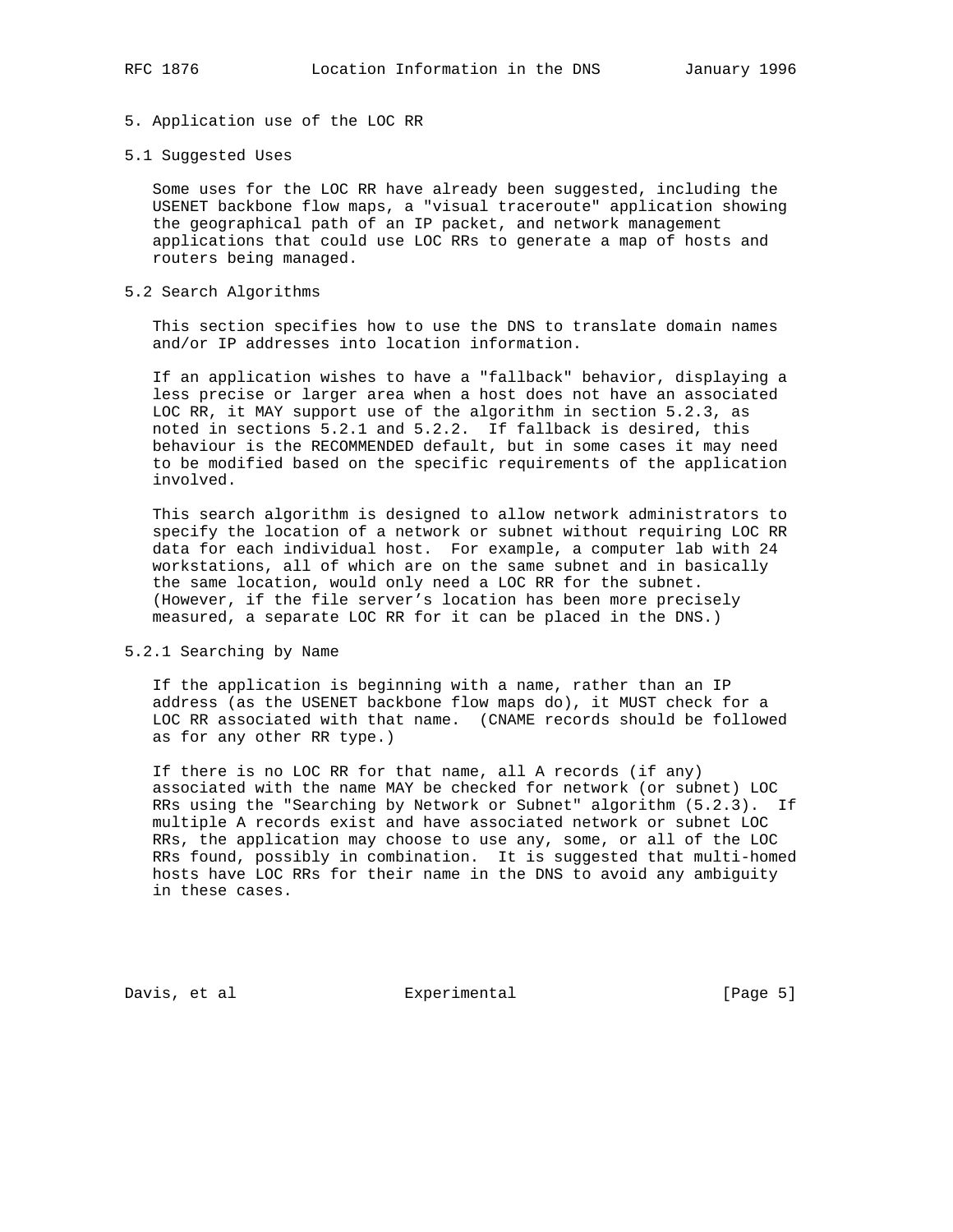Note that domain names that do not have associated A records must have a LOC RR associated with their name in order for location information to be accessible.

5.2.2 Searching by Address

 If the application is beginning with an IP address (as a "visual traceroute" application might be) it MUST first map the address to a name using the IN-ADDR.ARPA namespace (see [RFC 1034], section 5.2.1), then check for a LOC RR associated with that name.

 If there is no LOC RR for the name, the address MAY be checked for network (or subnet) LOC RRs using the "Searching by Network or Subnet" algorithm (5.2.3).

5.2.3 Searching by Network or Subnet

 Even if a host's name does not have any associated LOC RRs, the network(s) or subnet(s) it is on may. If the application wishes to search for such less specific data, the following algorithm SHOULD be followed to find a network or subnet LOC RR associated with the IP address. This algorithm is adapted slightly from that specified in [RFC 1101], sections 4.3 and 4.4.

 Since subnet LOC RRs are (if present) more specific than network LOC RRs, it is best to use them if available. In order to do so, we build a stack of network and subnet names found while performing the [RFC 1101] search, then work our way down the stack until a LOC RR is found.

- 1. create a host-zero address using the network portion of the IP address (one, two, or three bytes for class A, B, or C networks, respectively). For example, for the host 128.9.2.17, on the class B network 128.9, this would result in the address "128.9.0.0".
- 2. Reverse the octets, suffix IN-ADDR.ARPA, and query for PTR and A records. Retrieve:

 0.0.9.128.IN-ADDR.ARPA. PTR isi-net.isi.edu. A 255.255.255.0

 Push the name "isi-net.isi.edu" onto the stack of names to be searched for LOC RRs later.

Davis, et al  $\qquad \qquad$  Experimental  $\qquad \qquad$  [Page 6]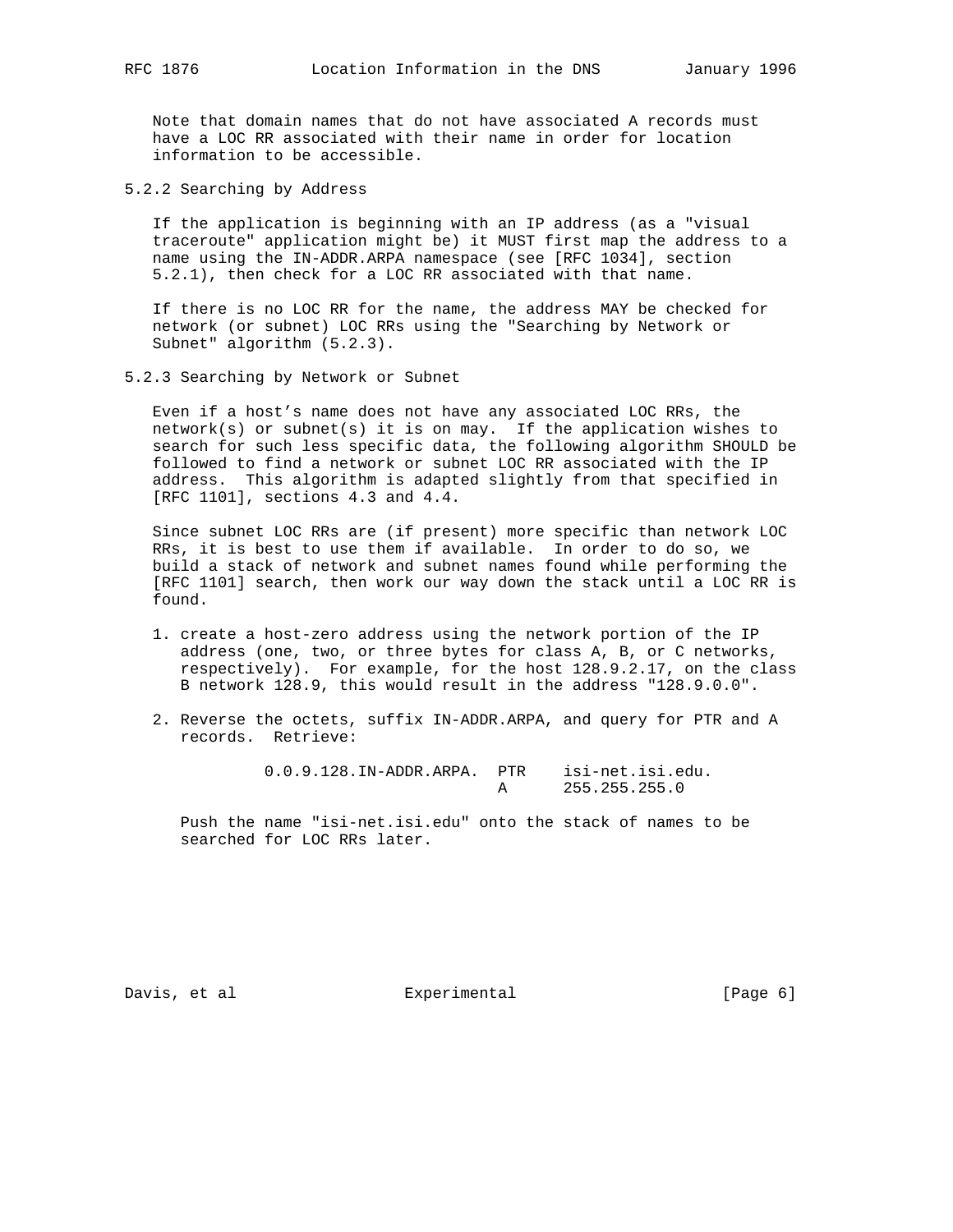3. Since an A RR was found, repeat using mask from RR (255.255.255.0), constructing a query for 0.2.9.128.IN-ADDR.ARPA. Retrieve:

> 0.2.9.128.IN-ADDR.ARPA. PTR div2-subnet.isi.edu. A 255.255.255.240

 Push the name "div2-subnet.isi.edu" onto the stack of names to be searched for LOC RRs later.

 4. Since another A RR was found, repeat using mask 255.255.255.240 (x'FFFFFFF0'), constructing a query for 16.2.9.128.IN-ADDR.ARPA. Retrieve:

16.2.9.128.IN-ADDR.ARPA. PTR inc-subsubnet.isi.edu.

 Push the name "inc-subsubnet.isi.edu" onto the stack of names to be searched for LOC RRs later.

 5. Since no A RR is present at 16.2.9.128.IN-ADDR.ARPA., there are no more subnet levels to search. We now pop the top name from the stack and check for an associated LOC RR. Repeat until a LOC RR is found.

 In this case, assume that inc-subsubnet.isi.edu does not have an associated LOC RR, but that div2-subnet.isi.edu does. We will then use div2-subnet.isi.edu's LOC RR as an approximation of this host's location. (Note that even if isi-net.isi.edu has a LOC RR, it will not be used if a subnet also has a LOC RR.)

5.3 Applicability to non-IN Classes and non-IP Addresses

 The LOC record is defined for all RR classes, and may be used with non-IN classes such as HS and CH. The semantics of such use are not defined by this memo.

 The search algorithm in section 5.2.3 may be adapted to other addressing schemes by extending [RFC 1101]'s encoding of network names to cover those schemes. Such extensions are not defined by this memo.

Davis, et al  $\qquad \qquad$  Experimental  $\qquad \qquad$  [Page 7]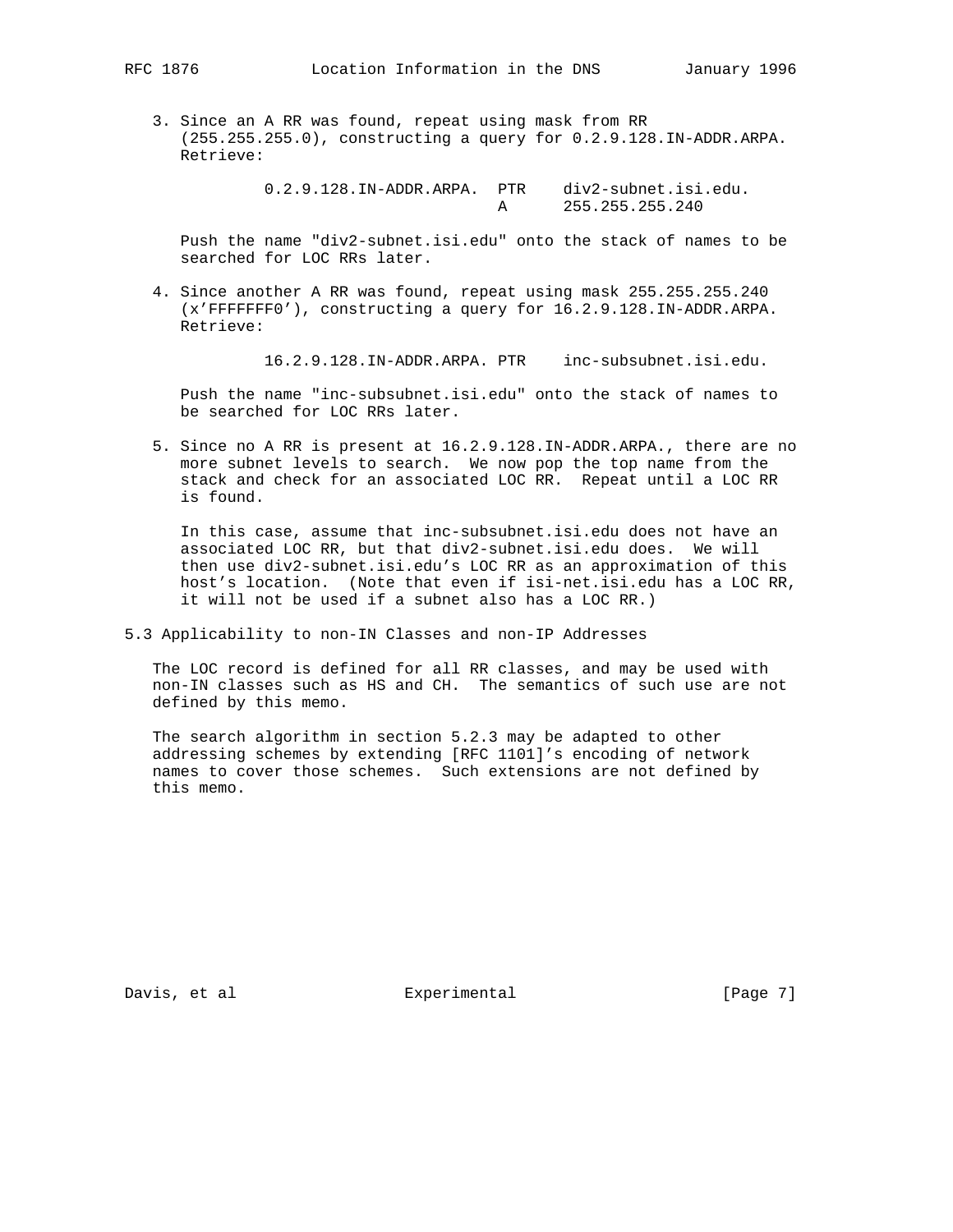### 6. References

- [RFC 1034] Mockapetris, P., "Domain Names Concepts and Facilities", STD 13, RFC 1034, USC/Information Sciences Institute, November 1987.
	- [RFC 1035] Mockapetris, P., "Domain Names Implementation and Specification", STD 13, RFC 1035, USC/Information Sciences Institute, November 1987.
	- [RFC 1101] Mockapetris, P., "DNS Encoding of Network Names and Other Types", RFC 1101, USC/Information Sciences Institute, April 1989.
	- [WGS 84] United States Department of Defense; DoD WGS-1984 Its Definition and Relationships with Local Geodetic Systems; Washington, D.C.; 1985; Report AD-A188 815 DMA; 6127; 7-R- 138-R; CV, KV;
- 7. Security Considerations

 High-precision LOC RR information could be used to plan a penetration of physical security, leading to potential denial-of-machine attacks. To avoid any appearance of suggesting this method to potential attackers, we declined the opportunity to name this RR "ICBM".

8. Authors' Addresses

The authors as a group can be reached as <loc@pipex.net>.

 Christopher Davis Kapor Enterprises, Inc. 238 Main Street, Suite 400 Cambridge, MA 02142

 Phone: +1 617 576 4532 EMail: ckd@kei.com

 Paul Vixie Vixie Enterprises Star Route Box 159A Woodside, CA 94062

 Phone: +1 415 747 0204 EMail: paul@vix.com

Davis, et al Experimental Experimental (Page 8)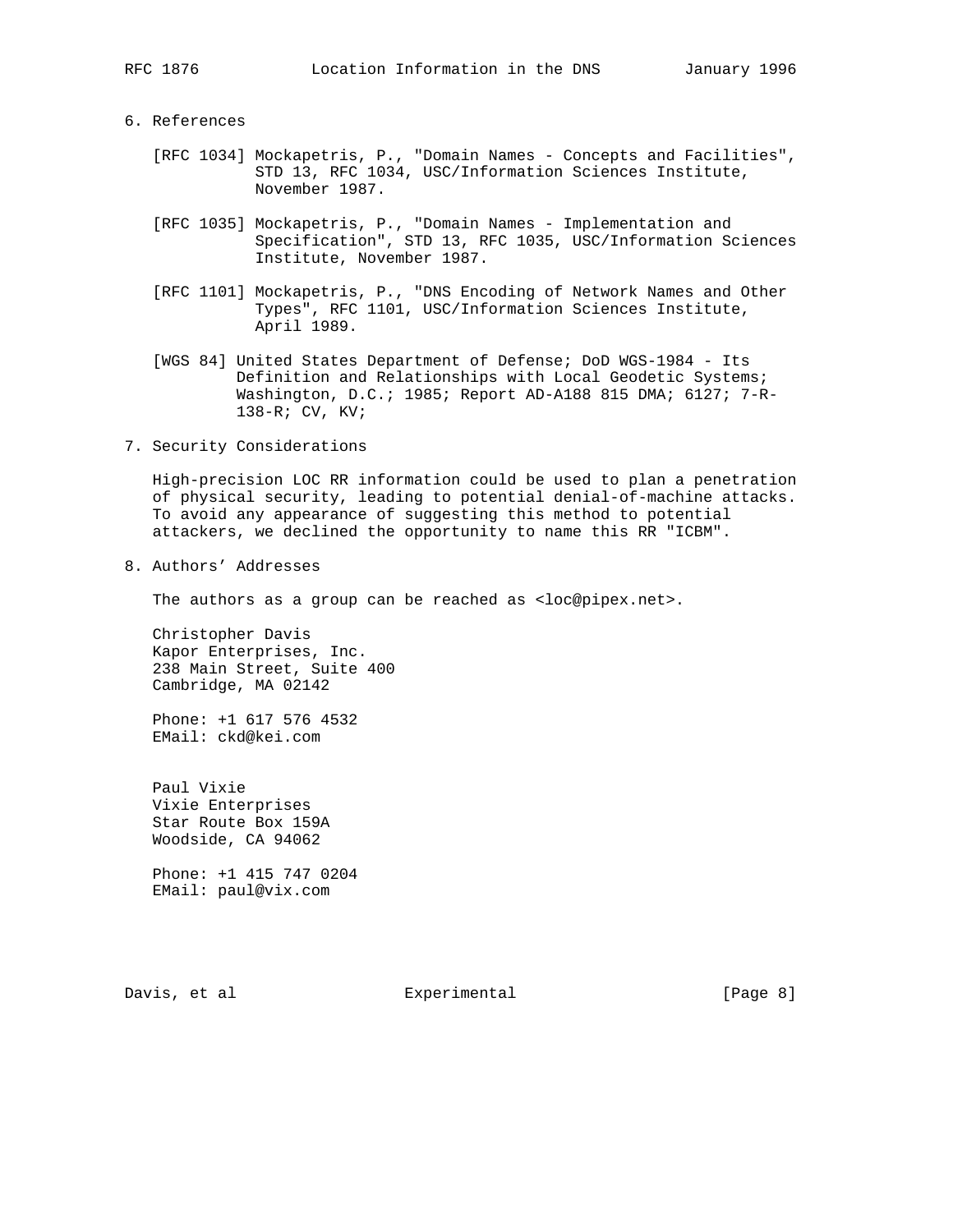Tim Goodwin Public IP Exchange Ltd (PIPEX) 216 The Science Park Cambridge CB4 4WA UK

 Phone: +44 1223 250250 EMail: tim@pipex.net

 Ian Dickinson FORE Systems 2475 The Crescent Solihull Parkway Birmingham Business Park B37 7YE UK

 Phone: +44 121 717 4444 EMail: idickins@fore.co.uk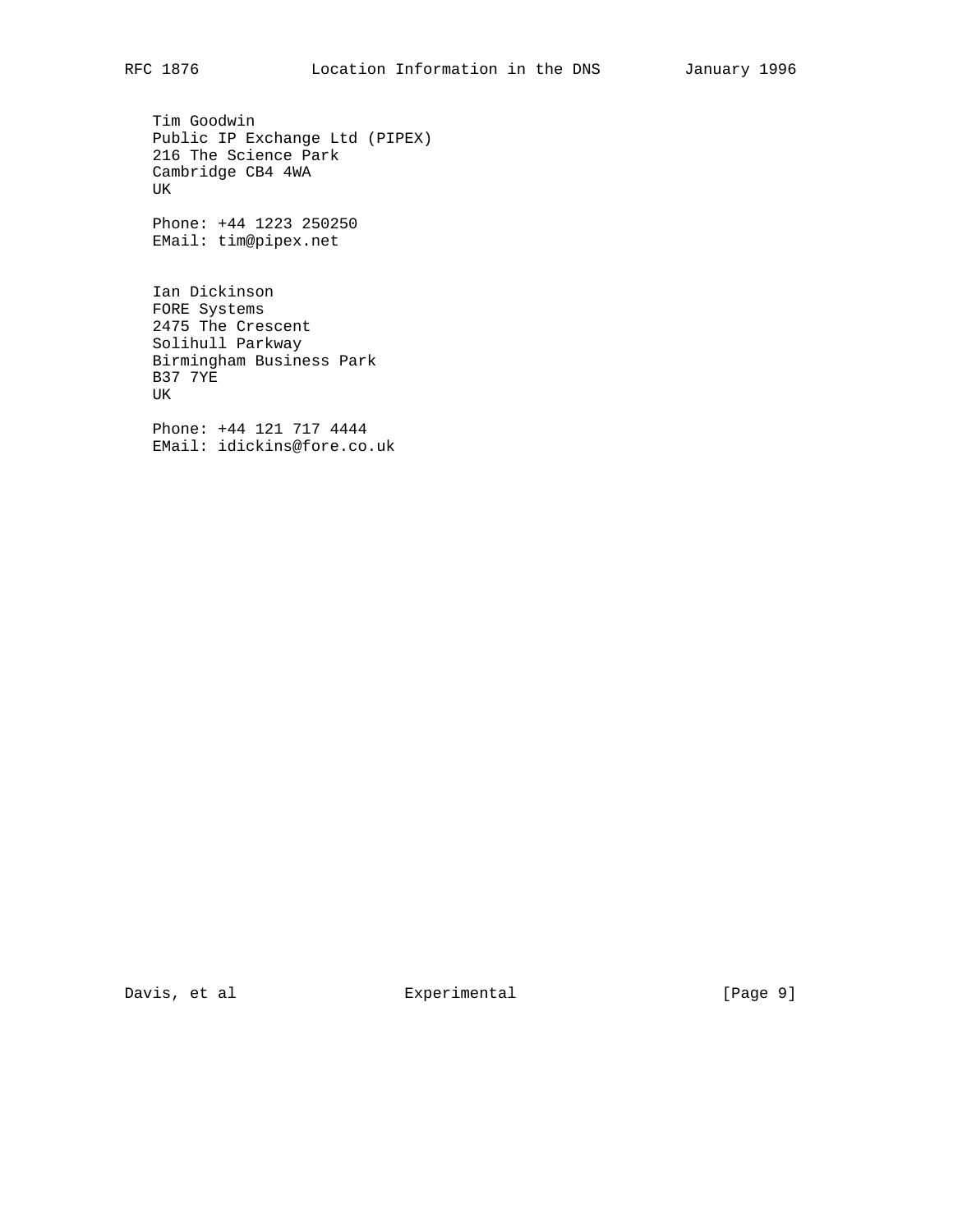```
Appendix A: Sample Conversion Routines
/*
 * routines to convert between on-the-wire RR format and zone file
  * format. Does not contain conversion to/from decimal degrees;
  * divide or multiply by 60*60*1000 for that.
  */
static unsigned int poweroften[10] = \{1, 10, 100, 1000, 10000, 100000, 100000, 100000, 100000, 100000, 100000, 100000, 100000, 100000, 100000, 100000, 100000, 100000, 100000, 100000, 100000, 100000, 10000, 10000, 10000, 1000000,10000000,100000000,1000000000};
/* takes an XeY precision/size value, returns a string representation.*/
static const char *
precsize_ntoa(prec)
         u_int8_t prec;
{
          static char retbuf[sizeof("90000000.00")];
          unsigned long val;
          int mantissa, exponent;
         mantissa = (int)((prec >> 4) & (0x0f) * 10;exponent = (int)((prec >> 0) & 0x0f) * 10; val = mantissa * poweroften[exponent];
          (void) sprintf(retbuf,"%d.%.2d", val/100, val%100);
          return (retbuf);
}
/* converts ascii size/precision X * 10**Y(cm) to 0xXY. moves pointer.*/
static u_int8_t
precsize_aton(strptr)
         char **strptr;
{
         unsigned int mval = 0, cmval = 0;
         u\_int8_t retval = 0;
          register char *cp;
          register int exponent;
          register int mantissa;
          cp = *strptr;
          while (isdigit(*cp))
                  mval = mval * 10 + (*cp++ - '0');if (*cp == '.'') \{ /* centimeters */
                  cp++; if (isdigit(*cp)) {
```

```
Davis, et al Experimental [Page 10]
```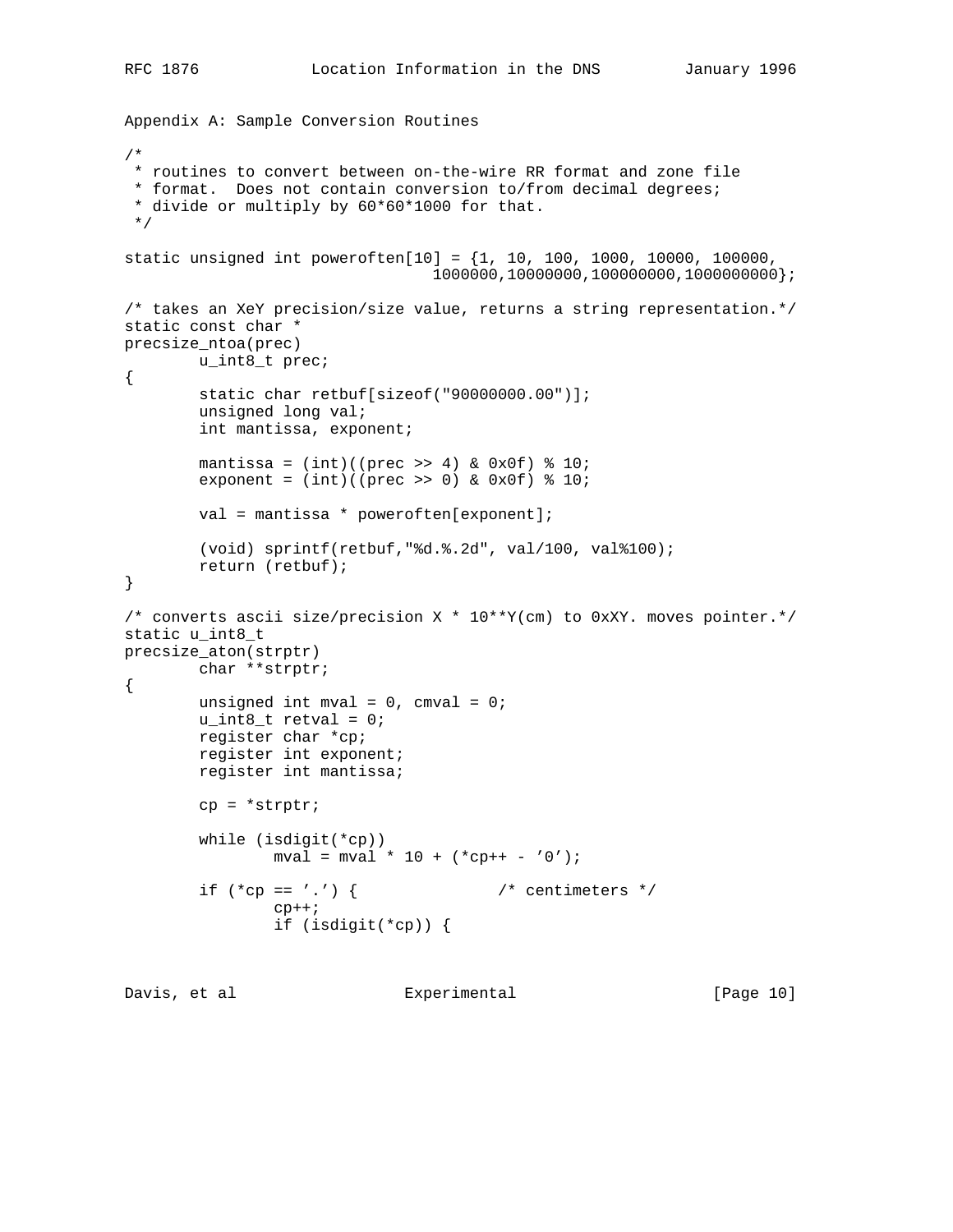```
cmval = (*\text{cp++ - '0'}) * 10; if (isdigit(*cp)) {
                               cmval += (*<b>cp++</b> - '0'); }
 }
 }
       cmval = (mval * 100) + cmval;for (exponent = 0; exponent < 9; exponent++)
                if (cmval < poweroften[exponent+1])
                        break;
        mantissa = cmval / poweroften[exponent];
        if (mantissa > 9)
                mantissa = 9;
       retval = (mantissa \, << \, 4) | exponent;
        *strptr = cp;
        return (retval);
}
/* converts ascii lat/lon to unsigned encoded 32-bit number.
 * moves pointer. */
static u_int32_t
latlon2ul(latlonstrptr,which)
        char **latlonstrptr;
        int *which;
        register char *cp;
        u_int32_t retval;
       int deg = 0, min = 0, secs = 0, secsfrac = 0;
        cp = *latlonstrptr;
        while (isdigit(*cp))
               deg = deg * 10 + (*\text{cp++ - '0'); while (isspace(*cp))
               cp++; if (!(isdigit(*cp)))
                goto fndhemi;
        while (isdigit(*cp))
               min = min * 10 + (*cp++ - '0');
```

```
Davis, et al Experimental [Page 11]
```
{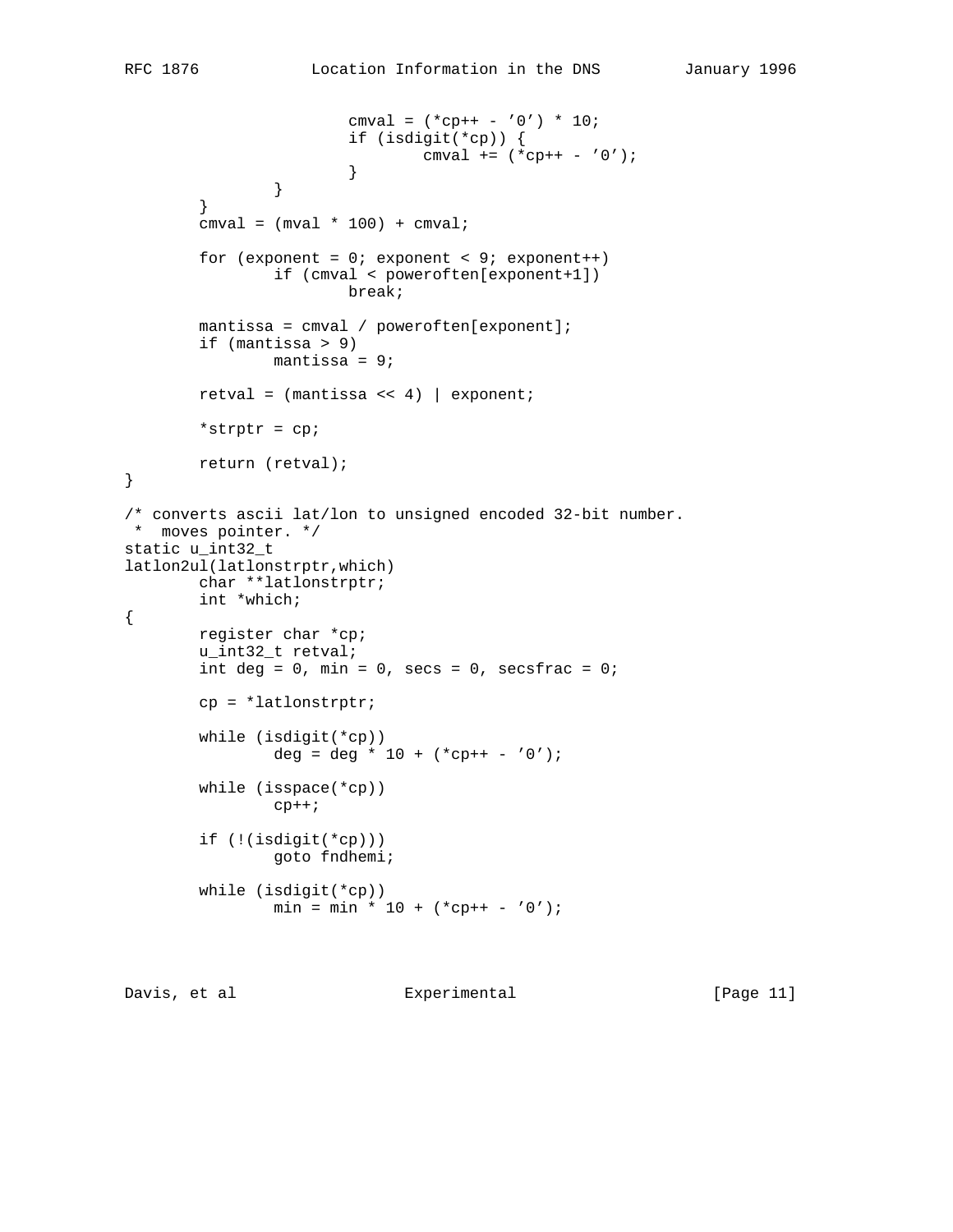```
 while (isspace(*cp))
               cp++; if (!(isdigit(*cp)))
                goto fndhemi;
        while (isdigit(*cp))
               secs = secs * 10 + (*cp++ - '0');if (*cp == '.'') ( /* decimal seconds */
               cp++; if (isdigit(*cp)) {
                       secsfrac = (*cp++ - '0') * 100; if (isdigit(*cp)) {
                               secsfrac += (*<i>c</i>p++ - '0') * 10; if (isdigit(*cp)) {
                               \texttt{secsfrac} + = (\text{*} \text{cp} + \text{*} - '0');
 }
 }
 }
        }
       while (!isspace(*cp)) \prime if any trailing garbage */
               cp++; while (isspace(*cp))
               cp++; fndhemi:
        switch (*cp) {
        case 'N': case 'n':
        case 'E': case 'e':
              retval = ((unsigned)1<<31) + (((((deg * 60) + min) * 60) + secs) * 1000)
                        + secsfrac;
               break;
        case 'S': case 's':
        case 'W': case 'w':
              retval = ((unsigned)1<<31)- (((((deg * 60) + min) * 60) + secs) * 1000)
                        - secsfrac;
               break;
        default:
               retval = 0; \prime invalid value -- indicates error */ break;
        }
        switch (*cp) {
```
Davis, et al  $\qquad \qquad$  Experimental [Page 12]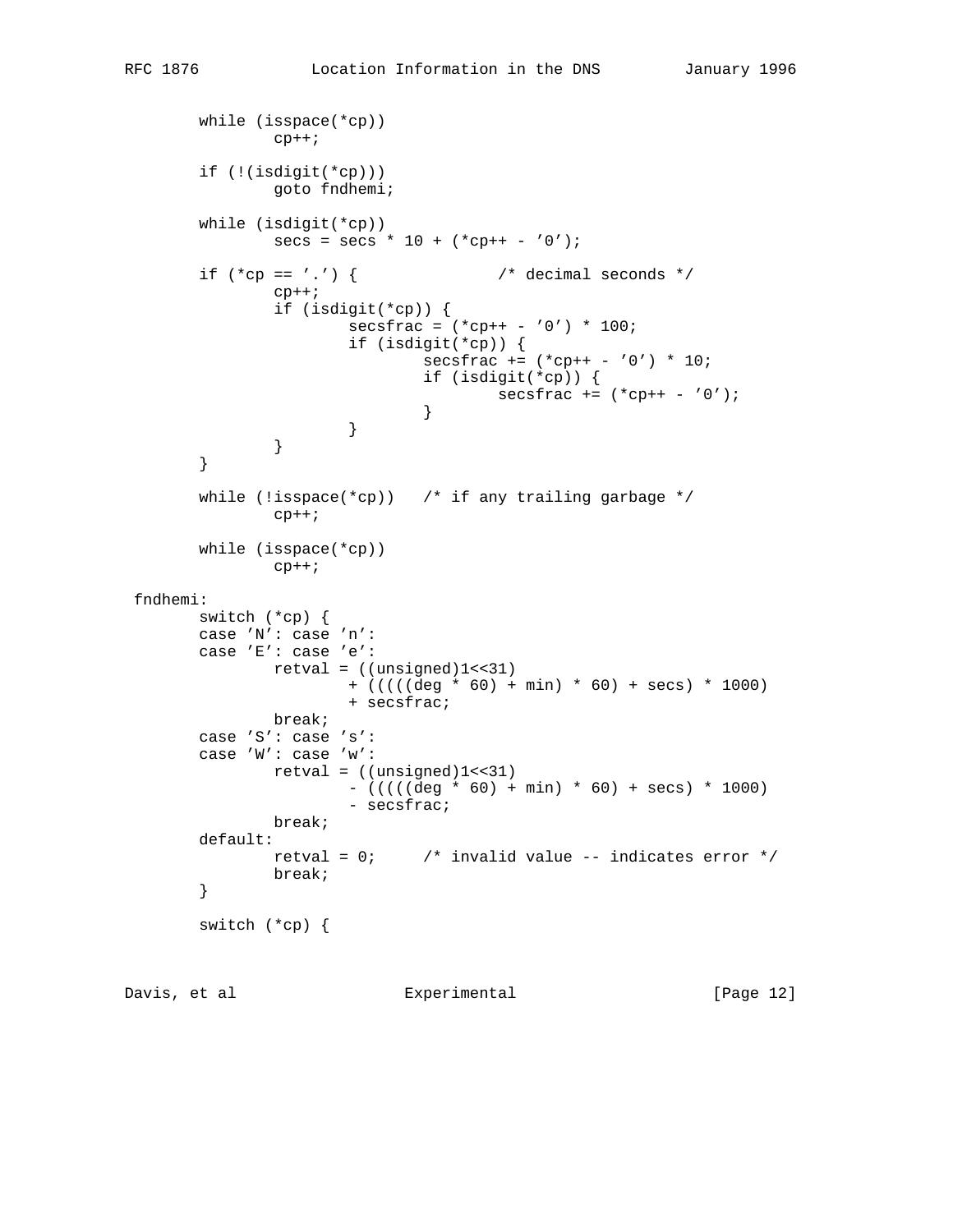```
 case 'N': case 'n':
         case 'S': case 's':
                *which = 1; /* latitude */
                break;
         case 'E': case 'e':
         case 'W': case 'w':
                *which = 2; /* longitude */
                break;
         default:
                *which = 0; /* error */
                break;
         }
       \mathsf{c}\mathsf{p}++; \qquad \qquad /* skip the hemisphere */
       while (!isspace(*cp)) \prime if any trailing garbage */
               cp++;while (isspace(*cp)) \quad /* move to next field */
                cp++; *latlonstrptr = cp;
        return (retval);
}
/* converts a zone file representation in a string to an RDATA
 * on-the-wire representation. */
u_int32_t
loc_aton(ascii, binary)
        const char *ascii;
        u_char *binary;
{
        const char *cp, *maxcp;
        u_char *bcp;
       u_int32_t latit = 0, longit = 0, alt = 0;
        u\_int32_t lltemp1 = 0, lltemp2 = 0;
        int altmeters = 0, altfrac = 0, altsign = 1;
u_int8_t hp = 0x16; /* default = 1e6 cm = 10000.00m = 10km */
u_{{}_{-}}int8_{-}t vp = 0x13; \qquad /* default = 1e3 cm = 10.00m */
u_{{}_{-}}int8_{-}t siz = 0x12; /* default = 1e2 cm = 1.00m */
       int which1 = 0, which2 = 0;
       cp = \text{ascii};
       maxcp = cp + strlen(ascii);lltemp1 = latlon2ul(\&cp, \&which1);Davis, et al \qquad \qquad Experimental [Page 13]
```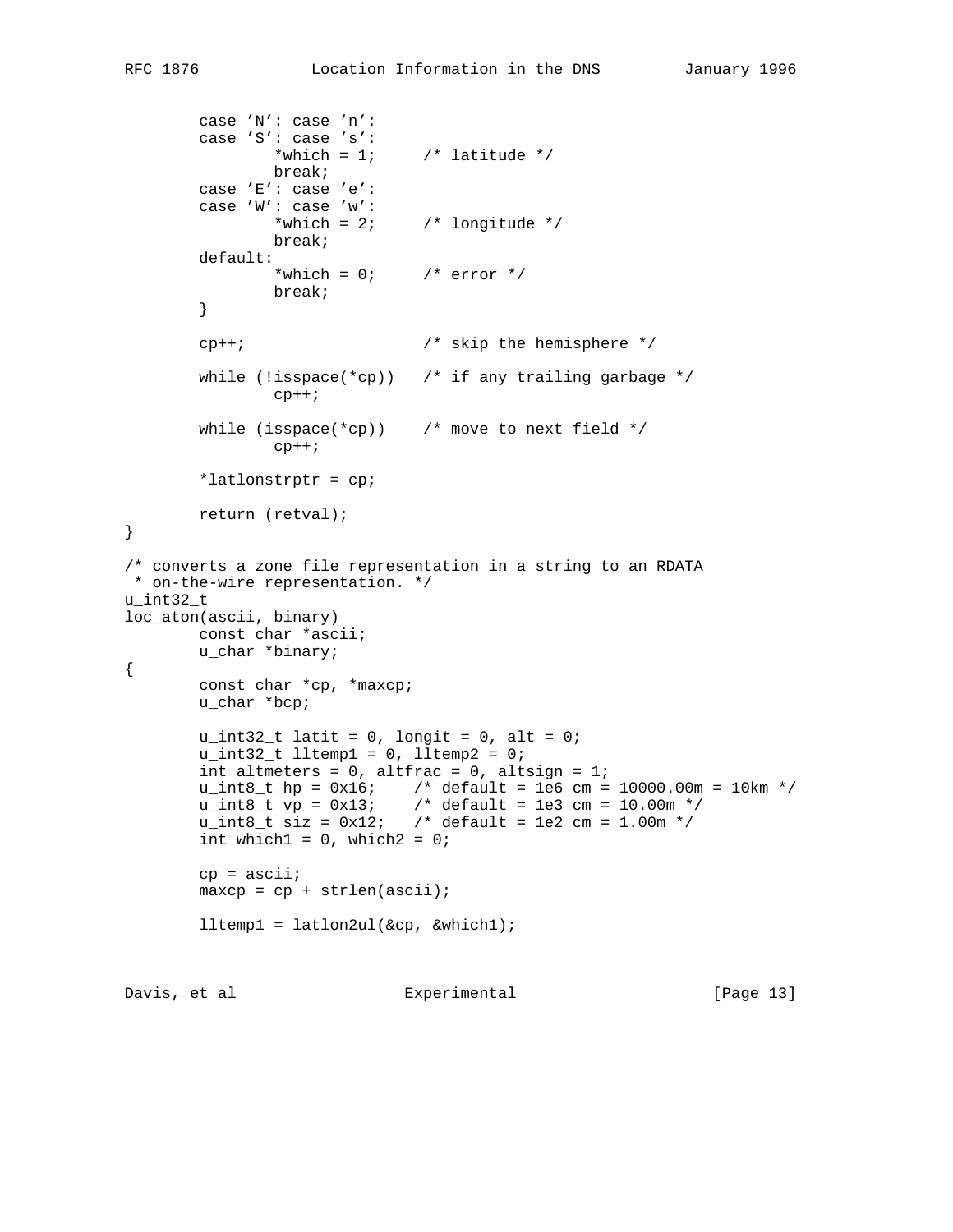```
 lltemp2 = latlon2ul(&cp, &which2);
        switch (which1 + which2) {
       case 3: \frac{1}{1} + 2, the only valid combination */
               if ((which1 == 1) && (which2 == 2)) { /* normal case */
                       latit = lltemp1;
                       longit = lltemp2;
               \} else if ((which1 == 2) && (which2 == 1)) \frac{\ }{\ } *reversed*/
                       longit = lltemp1;
                      latit = lltemp2;
                } else { /* some kind of brokenness */
               return 0;<br>}
 }
                break;
       default: \frac{1}{2} /* we didn't get one of each */
               return 0;
        }
        /* altitude */
       if (*cp == '-'') {
              altsign = -1;
               cp++; }
       if (*cp == '+')cp++; while (isdigit(*cp))
               altmeters = altmeters * 10 + (*\text{cp++ - '0'});
       if (*cp == ', ') { /* decimal meters */
               cp++; if (isdigit(*cp)) {
                      altfrac = (*\text{cp++ - '0'}) * 10; if (isdigit(*cp)) {
                       altfrac += (*\text{cp++ - '0'); }
 }
        }
       alt = (10000000 + (altsign * (altmeters * 100 + altfrac)));
       while (!isspace(*cp) && (cp < maxcp))
                                         /* if trailing garbage or m */
               cp++; while (isspace(*cp) && (cp < maxcp))
               \text{cp++};
```

```
Davis, et al \qquad \qquad Experimental [Page 14]
```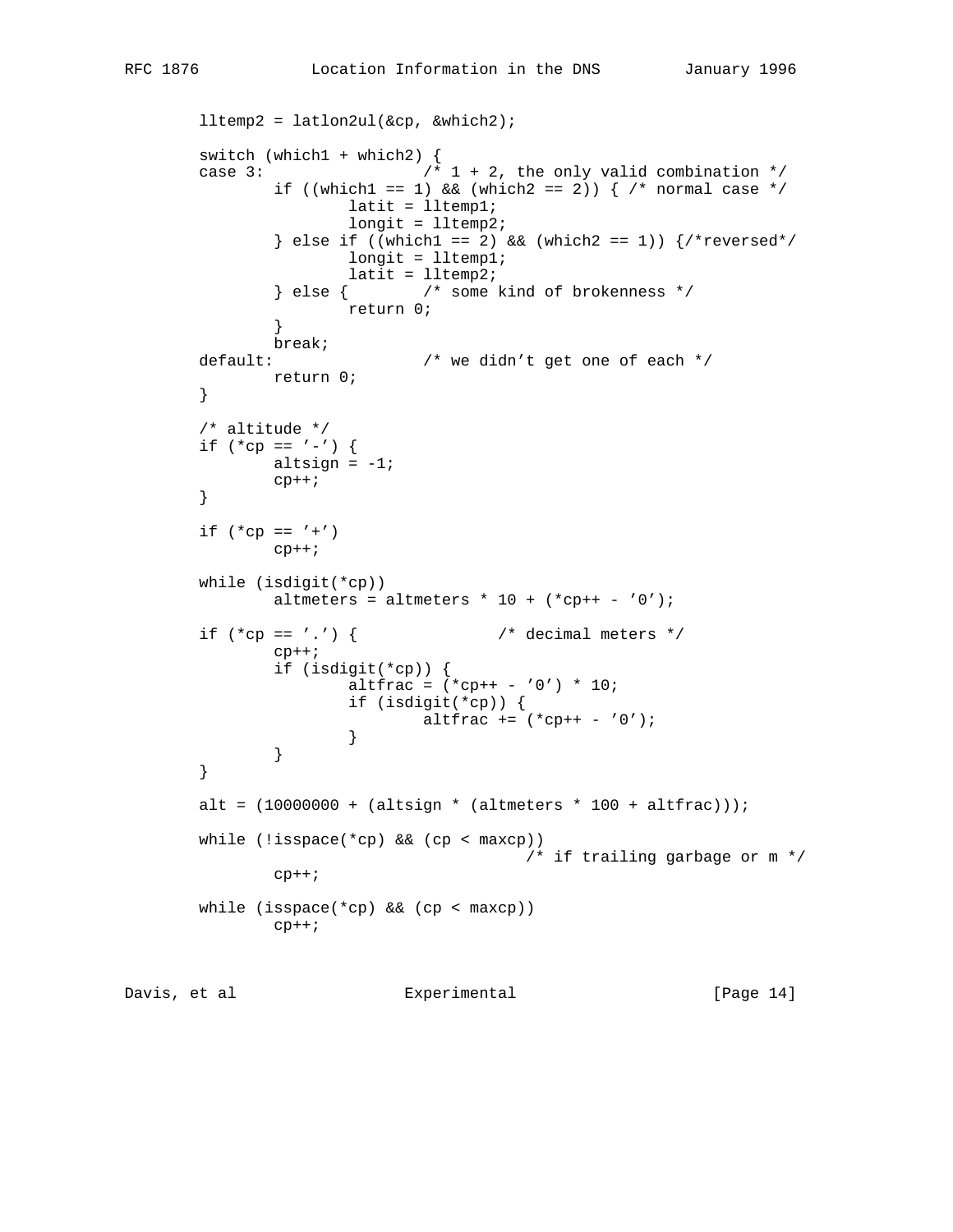```
if (cp >= maxcp) goto defaults;
        size = precise atom(\&cp);while (!isspace(*cp) && (cp < maxcp))/*if trailing garbage or m*/cp++;while (isspace(*cp) & (cp < maxcp))cp++;if (cp >= maxcp) goto defaults;
        hp = precsize\_atom(\&cp);while (!isspace(*cp) && (cp < maxcp))/*if trailing garbage or m*/cp++; while (isspace(*cp) && (cp < maxcp))
                cp++;if (cp >= maxcp) goto defaults;
        vp = precsize\_aton(\&cp); defaults:
         bcp = binary;
        *bcp++ = (u_{{\text{int8}}_t}^{\bullet}) 0; /* version byte */
        *bcp++ = siz;*bcp++ = hp;*bcp++ = vp; PUTLONG(latit,bcp);
         PUTLONG(longit,bcp);
         PUTLONG(alt,bcp);
        return (16); \frac{16}{16} /* size of RR in octets */
/* takes an on-the-wire LOC RR and prints it in zone file
 * (human readable) format. */
char *
loc_ntoa(binary,ascii)
         const u_char *binary;
         char *ascii;
```
}

{

Davis, et al  $\qquad \qquad$  Experimental  $\qquad \qquad$  [Page 15]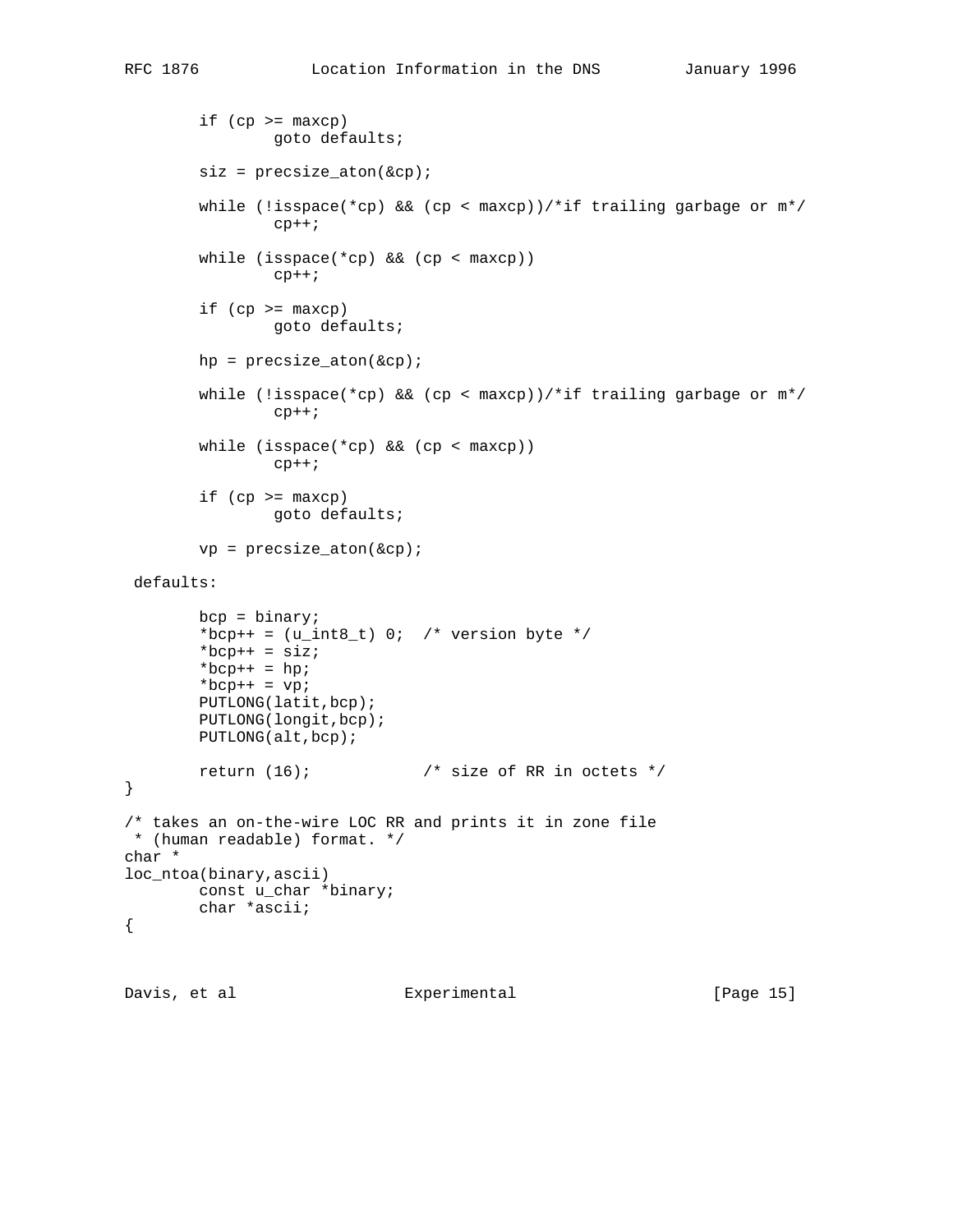```
 static char tmpbuf[255*3];
 register char *cp;
 register const u_char *rcp;
 int latdeg, latmin, latsec, latsecfrac;
 int longdeg, longmin, longsec, longsecfrac;
 char northsouth, eastwest;
 int altmeters, altfrac, altsign;
const int referencealt = 100000 * 100;
 int32_t latval, longval, altval;
 u_int32_t templ;
 u_int8_t sizeval, hpval, vpval, versionval;
 char *sizestr, *hpstr, *vpstr;
rcp = binary;
 if (ascii)
        cp = ascii;
 else {
       cp = tmpbuf; }
 versionval = *rcp++;
 if (versionval) {
        sprintf(cp,"; error: unknown LOC RR version");
         return (cp);
 }
sizeval = *rcp++;hpval = *rep++;vpval = *rcp++;
 GETLONG(templ,rcp);
latural = (templ - ((unsigned)l<<31)); GETLONG(templ,rcp);
longval = (temp1 - ((unsigned)1<<31));
 GETLONG(templ,rcp);
if (templ < referencealt) { /* below WGS 84 spheroid */altval = referencealt - templ;
        altsign = -1; } else {
```
Davis, et al  $\qquad \qquad$  Experimental [Page 16]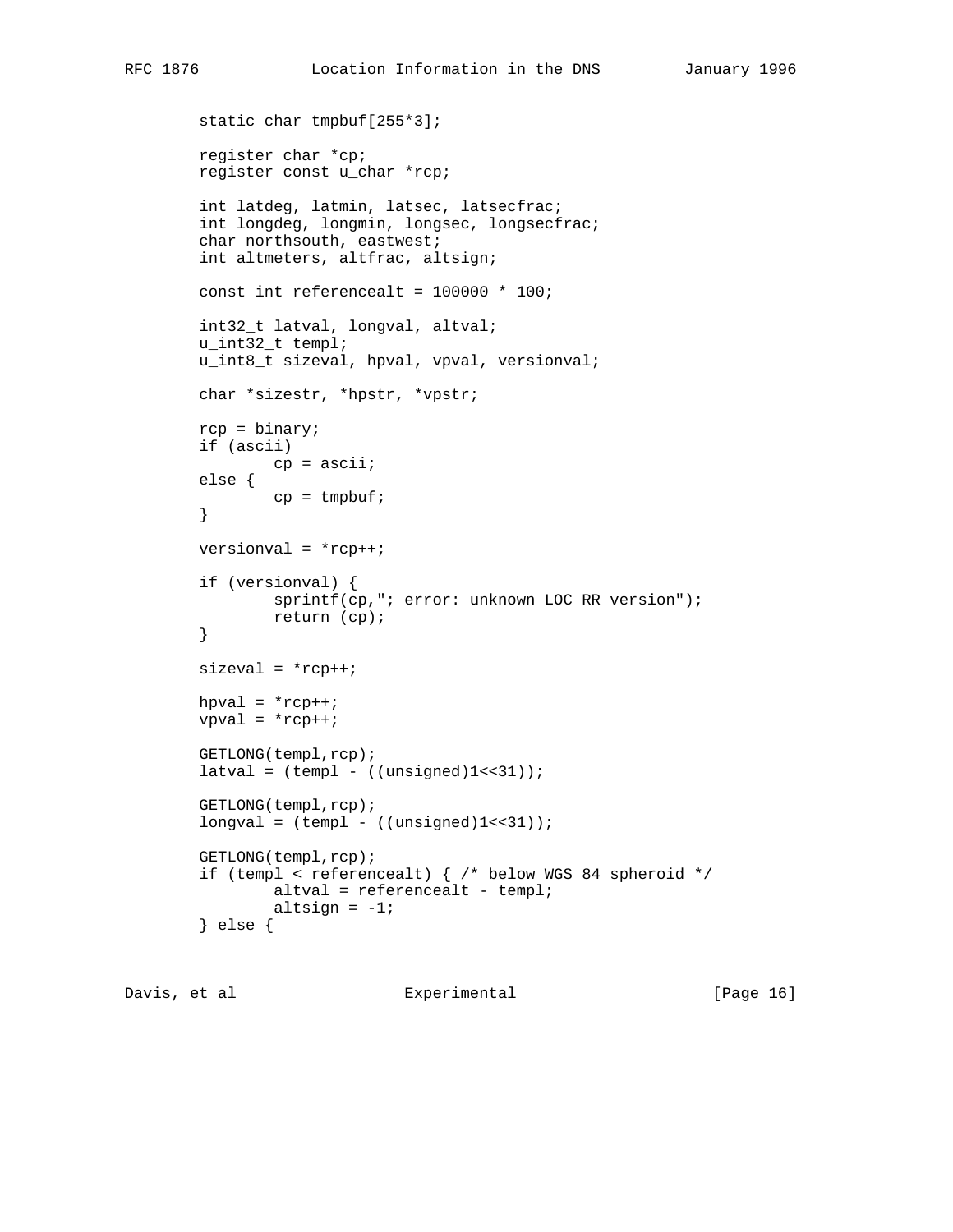```
 altval = templ - referencealt;
        altsign = 1;
 }
if (latval < 0) \{ northsouth = 'S';
         latval = -latval;
 }
 else
        northsouth = 'N';
 latsecfrac = latval % 1000;
latural = latural / 1000;latsec = latval % 60;
latural = latural / 60;
latmin = latval % 60;
latural = latural / 60; latdeg = latval;
if (longval < 0) {
        eastwest = 'W';
         longval = -longval;
 }
 else
        eastwest = 'E';
 longsecfrac = longval % 1000;
longval = longval / 1000;
longsec = longval % 60;
longval = longval / 60;
longmin = longval % 60;
longval = longval / 60; longdeg = longval;
 altfrac = altval % 100;
altmeters = (altval / 100) * altsign;sizestr = savestr(precsize\_ntoa(sizeval));hpstr = savestr(precsize_ntoa(hpval));
 vpstr = savestr(precsize_ntoa(vpval));
 sprintf(cp,
         "%d %.2d %.2d.%.3d %c %d %.2d %.2d.%.3d %c %d.%.2dm
         %sm %sm %sm",
         latdeg, latmin, latsec, latsecfrac, northsouth,
         longdeg, longmin, longsec, longsecfrac, eastwest,
        altmeters, altfrac, sizestr, hpstr, vpstr);
```

```
Davis, et al Experimental [Page 17]
```